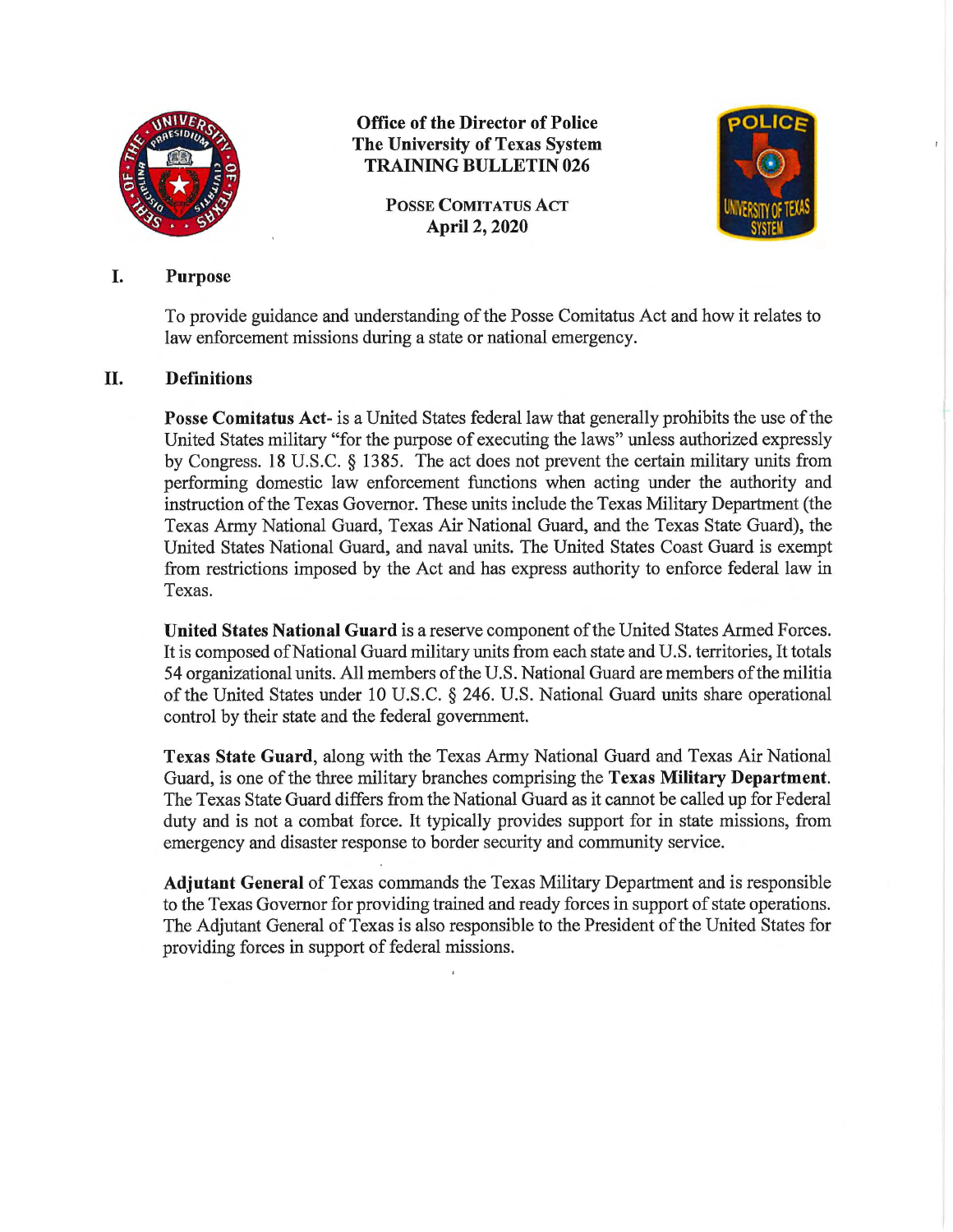TRAINING BULLETIN 026 Posse Comitatus Act April 2, 2020 Page 2

## **III. Discussion**

The Posse Comitatus Act generally prohibits U.S. military personnel from direct participation in law enforcement activities. Examples of such prohibited law enforcement activities include: interdicting vehicles, vessels, and aircraft; conducting surveillance, searches, pursuits and seizures; and making arrests on behalf of civilian law enforcement authorities. Restricting the military's involvement in domestic law enforcement conforms to a long-standing U.S. policy of limiting the military's role in domestic affairs, including executing state or federal laws.

A recent violation of the Act occurred in 2009 when U.S. Military Police deployed from Fort Rucker to direct city traffic and help investigate in response to murders that occurred in Samson, Alabama. Neither the governor nor president authorized the deployment. Rather, regular military support for civilian law enforcement must be authorized and performed in strict compliance with the Constitution and U.S. laws and under the direction of the President and Secretary of Defense.

Accordingly, the United States Congress has enacted exceptions to the Posse Comitatus Act to allow and direct the military to support civilian law enforcement agencies on a limited basis. Common examples are activities authorized under Chapter 15 of Title 10 of United States Code. This chapter contemplates the military's sharing of information collected during military operations, providing certain military equipment and facilities in situations, and maintaining or operating certain equipment.

Other exceptional authorizations for the U.S. military to assist law enforcement include: counterdrug and counter-transnational organized crime assistance in the form of expanded and non-reimbursable support to law enforcement agencies engaged in these functions (Title 10 USC Section 284); The Insurrection Act, which permits the president to end unlawful insurrections against the government at the request of states (10 USC Sections 251-255); and, in the case of crimes involving nuclear materials and weapons of mass destruction determined by the U.S. Attorney General (10 USC Sections 282, 831).

Federal and state law also allow Texas's use and control of the U.S. National Guard and Texas Military Department. The U.S. National Guard ordered to "State Active Duty" under federal permission, by the Texas Governor, remain under the command of military authorities in accordance with the chain-of-command established by the Adjutant General of Texas. Upon direction of the Texas Governor, the Adjutant General of Texas designates a Task Force Commander to execute command-and-control of National Guard personnel and their resources. This is to support emergency response and recovery operations in Texas as designated in the State of Texas Emergency Management Plan.